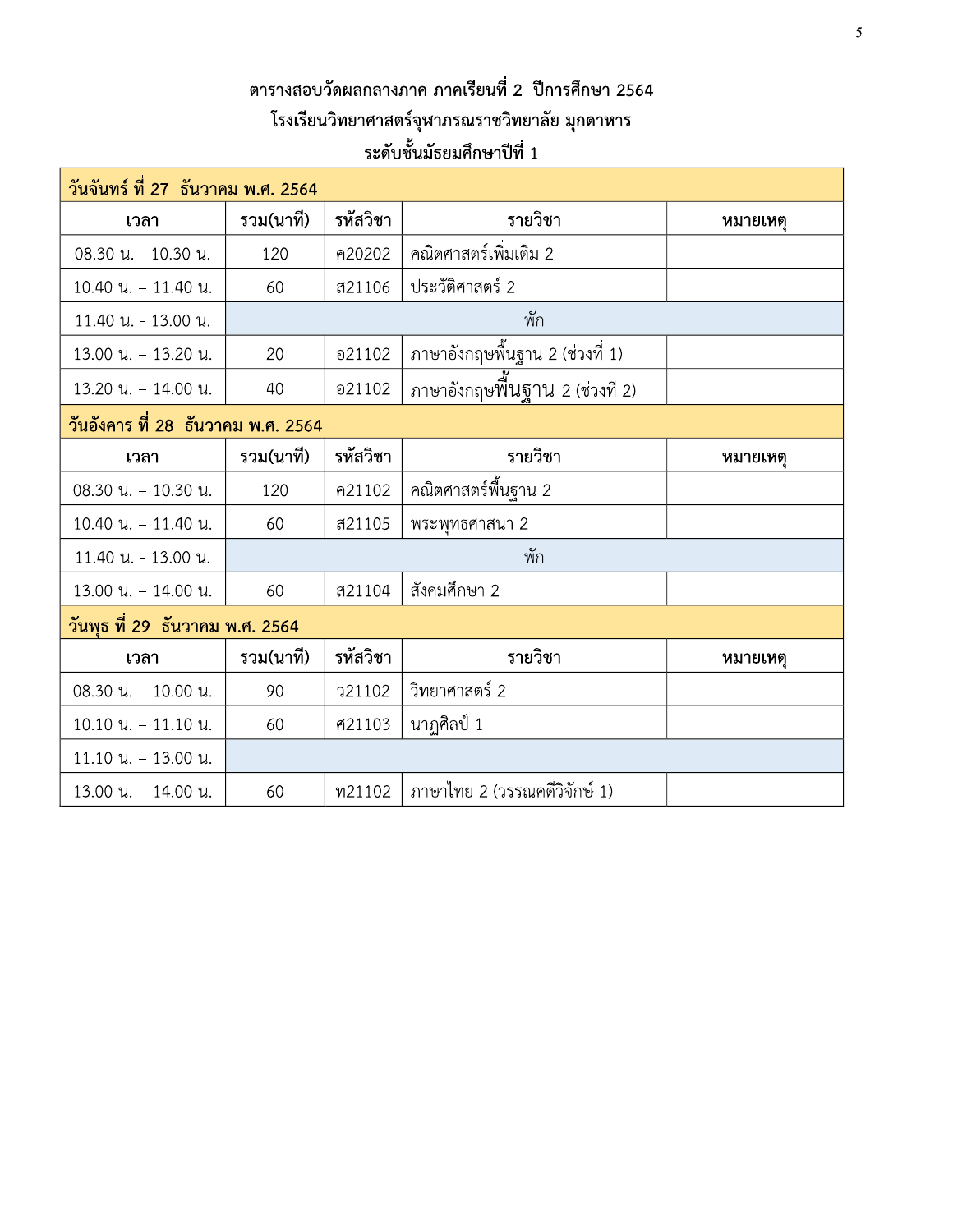## ิตารางสอบวัดผลกลางภาค ภาคเรียนที่ 2 ปีการศึกษา 2564

# โรงเรียนวิทยาศาสตร์จุฬาภรณราชวิทยาลัย มุกดาหาร

## ระดับชั้นมัธยมศึกษาปีที่ 2

| ้วันจันทร์ ที่ 27  ธันวาคม พ.ศ. 2564 |           |               |                                 |          |  |
|--------------------------------------|-----------|---------------|---------------------------------|----------|--|
| เวลา                                 | รวม(นาที) | รหัสวิชา      | รายวิชา                         | หมายเหตุ |  |
| 08.30 น. - 10.30 น.                  | 120       | ค20204        | ี คณิตศาสตร์เพิ่มเติม 4         |          |  |
| 10.40 น. - 11.40 น.                  | 60        | ส22106        | ประวัติศาสตร์ 4                 |          |  |
| 11.40 น. - 13.00 น.                  |           |               | พัก                             |          |  |
| $13.00$ $\mu$ . - 13.20 $\mu$ .      | 20        | อ22102        | ภาษาอังกฤษพื้นฐาน 4 (ช่วงที่ 1) |          |  |
| 13.20 น. - 14.00 น.                  | 40        | อ22102        | ภาษาอังกฤษพื้นฐาน 4 (ช่วงที่ 2) |          |  |
| วันอังคาร ที่ 28 ธันวาคม พ.ศ. 2564   |           |               |                                 |          |  |
| เวลา                                 | รวม(นาที) | รหัสวิชา      | รายวิชา                         | หมายเหตุ |  |
| 08.30 น. - 10.30 น.                  | 120       | ค22102        | ี คณิตศาสตร์พื้นฐาน 4           |          |  |
| $10.40$ u. - $11.40$ u.              | 60        | ส22105        | พระพุทธศาสนา 4                  |          |  |
| 11.40 น. - 13.00 น.                  |           |               | พัก                             |          |  |
| 13.00 น. - 14.00 น.                  | 60        | ส22104        | สังคมศึกษา 4                    |          |  |
| วันพุธ ที่ 29 ธันวาคม พ.ศ. 2564      |           |               |                                 |          |  |
| เวลา                                 | รวม(นาที) | รหัสวิชา      | รายวิชา                         | หมายเหตุ |  |
| 08.30 น. - 10.00 น.                  | 90        | <b>722102</b> | วิทยาศาสตร์ 4                   |          |  |
| $10.10$ $\mu$ . $-$ 11.10 $\mu$ .    | 60        | ศ22102        | ็นาฏศิลป์ 2                     |          |  |
| 11.10 น. - 13.00 น.                  |           |               | พัก                             |          |  |
| 13.00 น. - 14.00 น.                  | 60        | ท22102        | ภาษาไทย 4 (วรรณคดีวิจักษ์ 2)    |          |  |
| วันพฤหัสบดี ที่ 30 ธันวาคม พ.ศ. 2564 |           |               |                                 |          |  |
| เวลา                                 | รวม(นาที) | รหัสวิชา      | รายวิชา                         | หมายเหตุ |  |
| 08.30 น. - 09.30 น.                  | 60        | <b>722103</b> | เทคโนโลยีและวิทยาการคำนวณ 2     |          |  |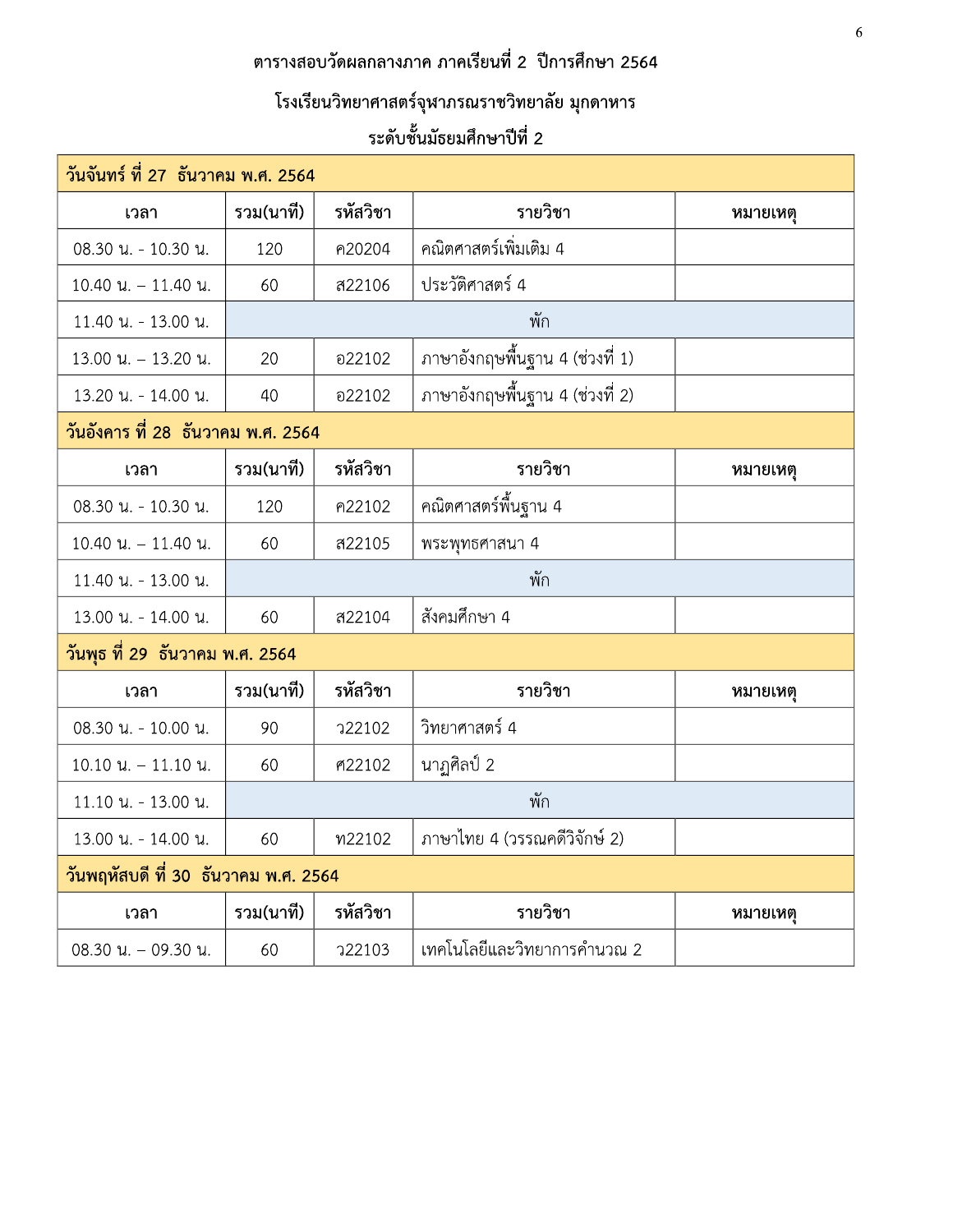## ิตารางสอบวัดผลกลางภาค ภาคเรียนที่ 2 ปีการศึกษา 2564

# โรงเรียนวิทยาศาสตร์จุฬาภรณราชวิทยาลัย มุกดาหาร

## ระดับชั้นมัธยมศึกษาปีที่ 3

| วันจันทร์ ที่ 27 ธันวาคม พ.ศ. 2564 |           |          |                                 |          |
|------------------------------------|-----------|----------|---------------------------------|----------|
| เวลา                               | รวม(นาที) | รหัสวิชา | รายวิชา                         | หมายเหตุ |
| 08.30 น. - 10.30 น.                | 120       | ค20206   | ึคณิตศาสตร์เพิ่มเติม 6          |          |
| $10.40$ $\mu$ . $- 11.40$ $\mu$ .  | 60        | ส23107   | ประวัติศาสตร์ 6                 |          |
| 11.40 น. - 13.00 น.                |           |          | พัก                             |          |
| $13.00$ u. - 13.40 u.              | 40        | อ23102   | ภาษาอังกฤษพื้นฐาน 6 (ช่วงที่ 1) |          |
| 13.40 น. - 14.30 น.                | 50        | อ23102   | ภาษาอังกฤษพื้นฐาน 6 (ช่วงที่ 2) |          |
| วันอังคาร ที่ 28 ธันวาคม พ.ศ. 2564 |           |          |                                 |          |
| เวลา                               | รวม(นาที) | รหัสวิชา | รายวิชา                         | หมายเหตุ |
| 08.30 น. - 10.30 น.                | 120       | ค23102   | คณิตศาสตร์พื้นฐาน 6             |          |
| $10.40$ u. - $11.40$ u.            | 60        | ส23106   | พระพุทธศาสนา 6                  |          |
| 11.40 น. - 13.00 น.                |           |          | พัก                             |          |
| 13.00 น. - 14.00 น.                | 60        | ส23105   | สังคมศึกษา 7                    |          |
| วันพุธ ที่ 29  ธันวาคม พ.ศ. 2564   |           |          |                                 |          |
| เวลา                               | รวม(นาที) | รหัสวิชา | รายวิชา                         | หมายเหตุ |
| 08.30 น. - 10.00 น.                | 90        | 723102   | วิทยาศาสตร์ 6                   |          |
| $10.10$ $\mu$ . $- 11.10$ $\mu$ .  | 60        | ส23104   | สังคมศึกษา 6                    |          |
| 11.10 น. - 13.00 น.                |           |          | พัก                             |          |
| 13.00 น. - 14.00 น.                | 60        | ท23102   | ิภาษาไทย 6 (วรรณคดีกับชีวิต)    |          |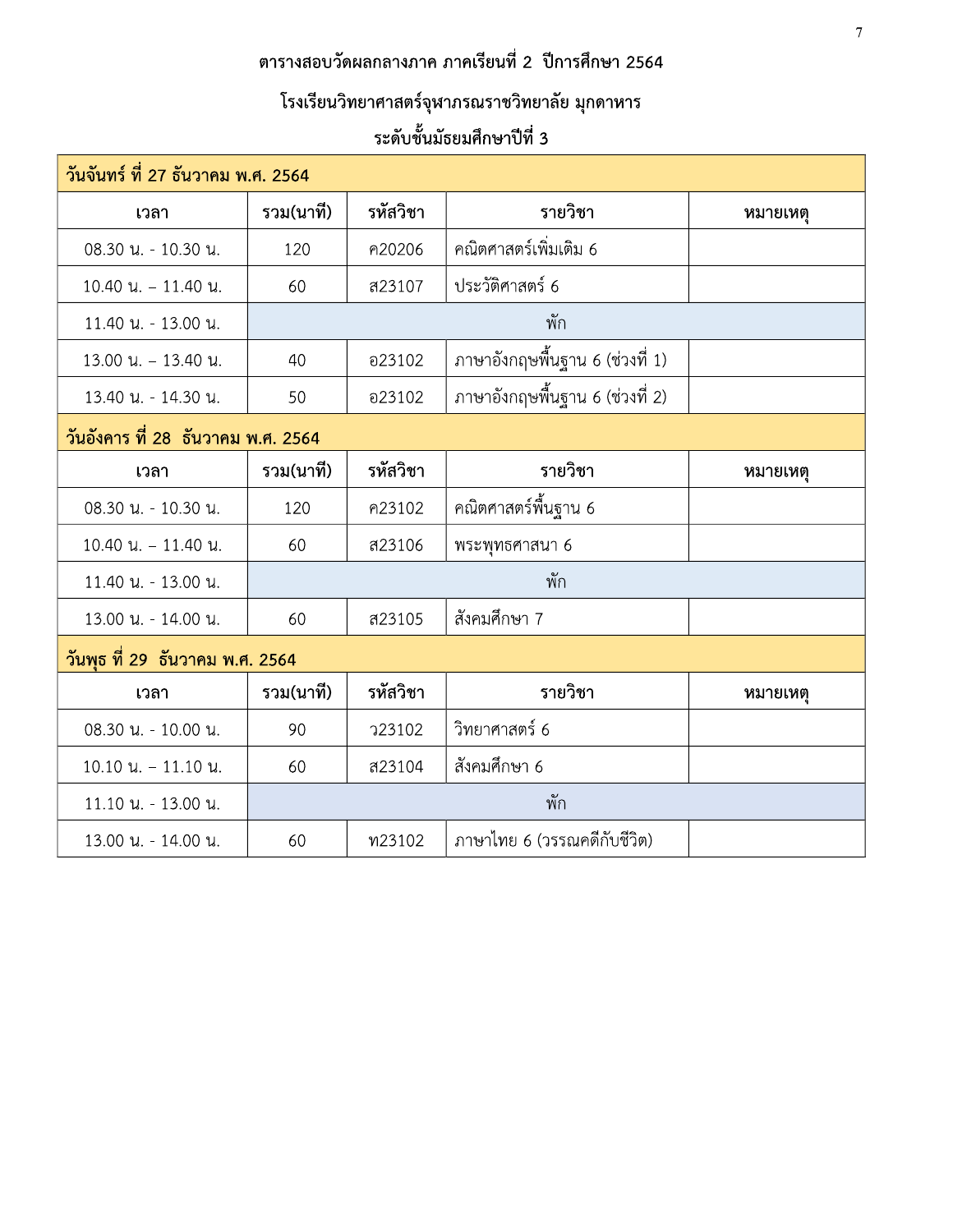## ตารางสอบวัดผลกลางภาค ภาคเรียนที่ 2 ปีการศึกษา 2564 โรงเรียนวิทยาศาสตร์จุฬาภรณราชวิทยาลัย มุกดาหาร ระดับชั้นมัธยมศึกษาปีที่ 4

| วันจันทร์ ที่ 27 ธันวาคม พ.ศ. 2564    |           |              |                                 |          |  |
|---------------------------------------|-----------|--------------|---------------------------------|----------|--|
| เวลา                                  | รวม(นาที) | รหัสวิชา     | รายวิชา                         | หมายเหตุ |  |
| 08.30 น. - 10.00 น.                   | 90        | 730221       | สมบัติของสาร                    |          |  |
| 10.25 น. - 11.25 น.                   | 60        | ส30102       | หน้าที่พลเมือง                  |          |  |
| 11.25 น. - 13.00 น.                   |           |              | พัก                             |          |  |
| 13.00 น. - 13.40 น.                   | 40        | อ30102       | ภาษาอังกฤษพื้นฐาน 2 (ช่วงที่ 1) |          |  |
| 13.40 น. - 15.00 น.                   | 80        | อ30102       | ภาษาอังกฤษพื้นฐาน 2 (ช่วงที่ 2) |          |  |
| ้วันอังคาร ที่ 28  ธันวาคม พ.ศ. 2564  |           |              |                                 |          |  |
| เวลา                                  | รวม(นาที) | รหัสวิชา     | รายวิชา                         | หมายเหตุ |  |
| 08.30 น. - 10.30 น.                   | 120       | ค30103       | คณิตศาสตร์ 3                    |          |  |
| 10.30 น. - 13.00 น.                   | พัก       |              |                                 |          |  |
| $13.00$ u. - $14.00$ u.               | 60        | <b>30161</b> | ดาราศาสตร์พื้นฐาน               |          |  |
| วันพุธ ที่ 29 ธันวาคม พ.ศ. 2564       |           |              |                                 |          |  |
| เวลา                                  | รวม(นาที) | รหัสวิชา     | รายวิชา                         | หมายเหตุ |  |
| 08.30 น. - 10.00 น.                   | 90        | 730241       | พันธุศาสตร์และวิวัฒนาการ        |          |  |
| 10.25 น. - 11.25 น.                   | 60        | ท30102       | วรรณวินิจ                       |          |  |
| 11.25 น. - 13.00 น.                   |           |              | พัก                             |          |  |
| 13.00 น. - 14.00 น.                   | 60        | 730281       | การเขียนโปรแกรมคอมพิวเตอร์      |          |  |
| ้วันพฤหัสบดี ที่ 30 ธันวาคม พ.ศ. 2564 |           |              |                                 |          |  |
| เวลา                                  | รวม(นาที) | รหัสวิชา     | รายวิชา                         | หมายเหตุ |  |
| 08.30 น. - 10.00 น.                   | 90        | 730201       | กลศาสตร์                        |          |  |
| 10.00 น. - 13.00 น.                   |           |              | พัก                             |          |  |
| 13.00 น. - 14.00 น.                   | 60        | 730162       | โลกศาสตร์และภูมิศาสตร์ 1        |          |  |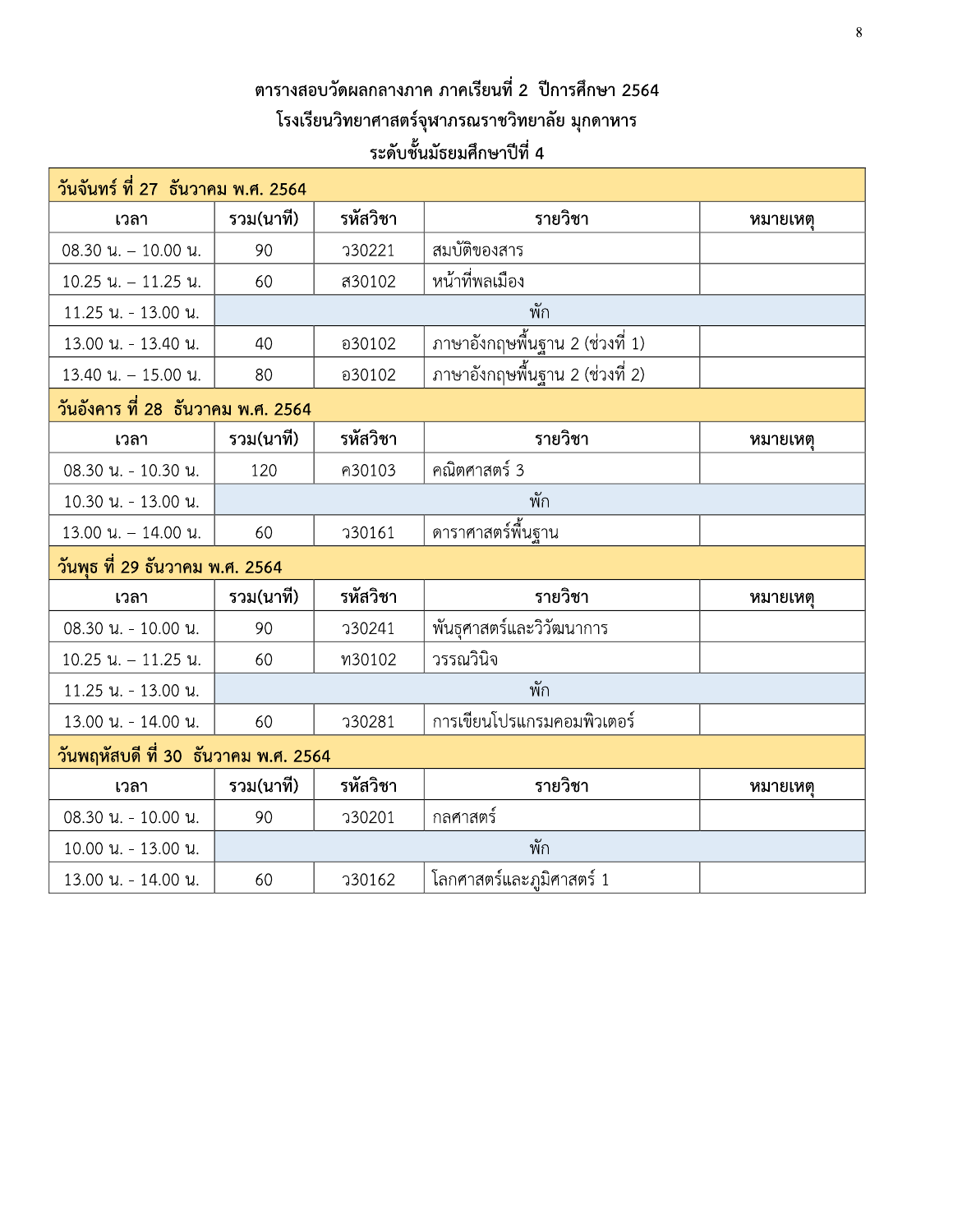## ิตารางสอบวัดผลกลางภาค ภาคเรียนที่ 2 ปีการศึกษา 2564 โรงเรียนวิทยาศาสตร์จุฬาภรณราชวิทยาลัย มุกดาหาร ระดับชั้นมัธยมศึกษาปีที่ 5

| วันจันทร์ ที่ 27 ธันวาคม พ.ศ. 2564    |           |          |                                    |          |  |
|---------------------------------------|-----------|----------|------------------------------------|----------|--|
| เวลา                                  | รวม(นาที) | รหัสวิชา | รายวิชา                            | หมายเหตุ |  |
| 08.30 น. - 10.00 น.                   | 90        | 730223   | อินทรีย์เคมีและสารชีวโมเลกุล       |          |  |
| 10.10 น. - 11.10 น.                   | 60        | ศ30104   | สุนทรียนาฏศิลป์                    |          |  |
| 11.10 น. - 13.00 น.                   |           |          | พัก                                |          |  |
| $13.00$ u. - $13.40$ u.               | 40        | อ30201   | ภาษาอังกฤษวิชาการ 1 (ช่วงที่ 1)    |          |  |
| 13.40 น. - 14.40 น.                   | 60        | อ30201   | ภาษาอังกฤษวิชาการ 1 (ช่วงที่ 2)    |          |  |
| ์วันอังคาร ที่ 28 ธันวาคม พ.ศ. 2564   |           |          |                                    |          |  |
| เวลา                                  | รวม(นาที) | รหัสวิชา | รายวิชา                            | หมายเหตุ |  |
| 08.30 น. - 10.30 น.                   | 120       | ค30201   | แคลคูลัสเบื้องต้น 1                |          |  |
| 10.30 น. - 13.00 น.                   |           |          | พัก                                |          |  |
| 13.00 น. - 14.00 น.                   | 60        | ส30104   | ประวัติศาสตร์ไทย 1                 |          |  |
| วันพุธ ที่ 29 ธันวาคม พ.ศ. 2564       |           |          |                                    |          |  |
| เวลา                                  | รวม(นาที) | รหัสวิชา | รายวิชา                            | หมายเหตุ |  |
| $08.30$ u. $-10.00$ u.                | 90        | 730243   | กายวิภาคศาสตร์และสรีรวิทยาของสัตว์ |          |  |
| 10.00 น. - 13.00 น.                   |           |          | พัก                                |          |  |
| 13.00 น. - 14.00 น.                   | 60        | พ30104   | วรรณคดีกับชีวิต                    |          |  |
| ้วันพฤหัสบดี ที่ 30 ธันวาคม พ.ศ. 2564 |           |          |                                    |          |  |
| เวลา                                  | รวม(นาที) | รหัสวิชา | รายวิชา                            | หมายเหตุ |  |
| $08.30$ u. $-10.00$ u.                | 90        | 730203   | ไฟฟ้าและแม่เหล็ก                   |          |  |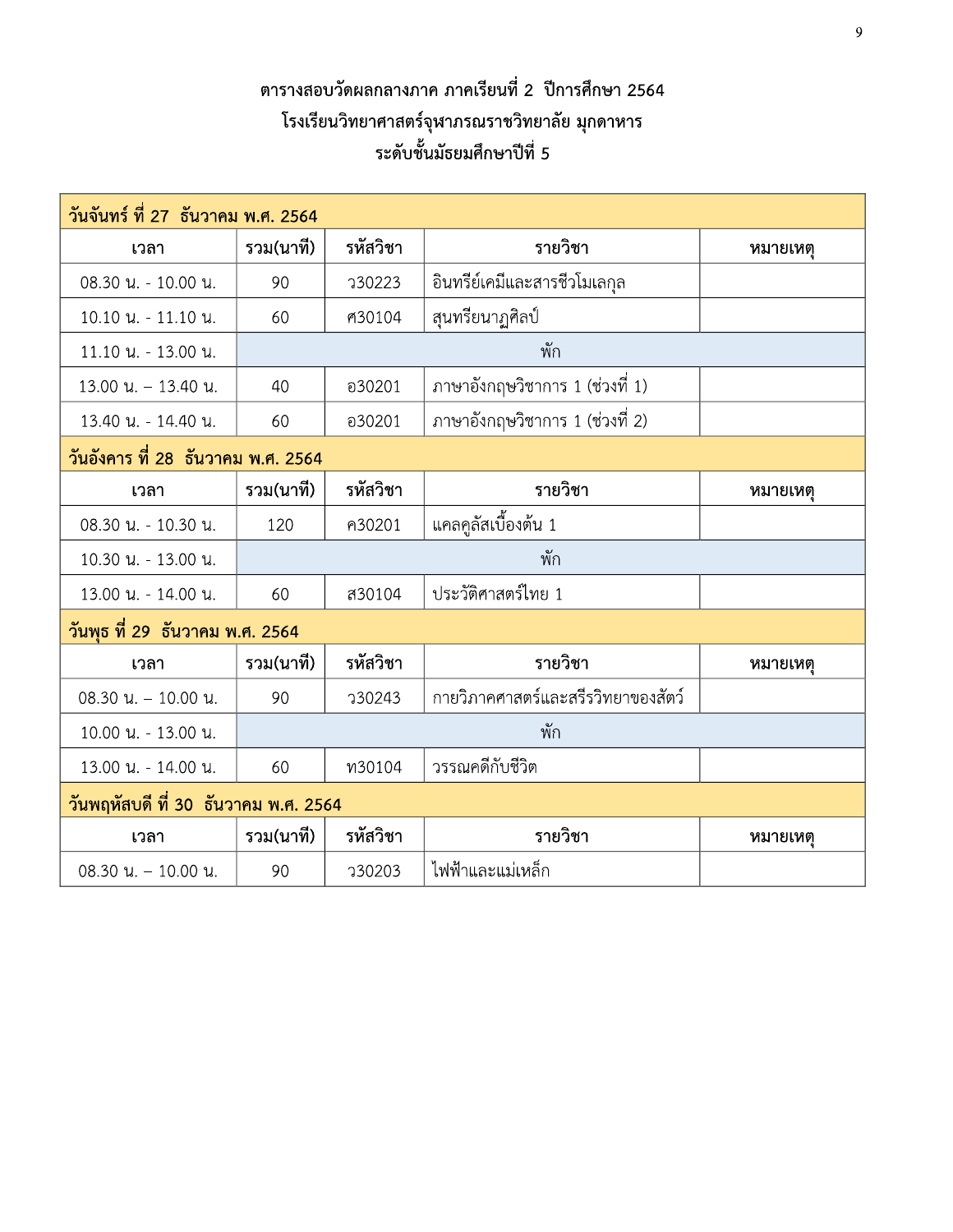## ิตารางสอบวัดผลกลางภาค ภาคเรียนที่ 2 ปีการศึกษา 2564

# โรงเรียนวิทยาศาสตร์จุฬาภรณราชวิทยาลัย มุกดาหาร

## ระดับชั้นมัธยมศึกษาปีที่ 6

| วันจันทร์ ที่ 27 ธันวาคม พ.ศ. 2564    |           |          |                                 |          |
|---------------------------------------|-----------|----------|---------------------------------|----------|
| เวลา                                  | รวม(นาที) | รหัสวิชา | รายวิชา                         | หมายเหตุ |
| 08.30 น. - 09.10 น.                   | 40        | อ30203   | ภาษาอังกฤษวิชาการ 3 (ช่วงที่ 1) |          |
| 09.20 น. - 10.40 น.                   | 80        | อ30203   | ภาษาอังกฤษวิชาการ 3 (ช่วงที่ 2) |          |
| $10.40$ u. $-13.00$ u.                |           |          | พัก                             |          |
| $13.00$ u. - 14.00 u.                 | 60        | พ30106   | พัฒนาทักษะภาษาไทย               |          |
| ้วันอังคาร ที่ 28 ธันวาคม พ.ศ. 2564   |           |          |                                 |          |
|                                       |           |          |                                 |          |
| เวลา                                  | รวม(นาที) | รหัสวิชา | รายวิชา                         | หมายเหต  |
| 08.30 น. - 09.30 น.                   | 60        | ส30108   | ประวัติศาสตร์ร่วมสมัย           |          |
| $09.40 \text{ u.} - 11.10 \text{ u.}$ | 90        | ค30224   | การประยุกต์ของลำดับและอนุกรม    |          |
| 11.10 น. - 13.00 น.                   |           |          | พัก                             |          |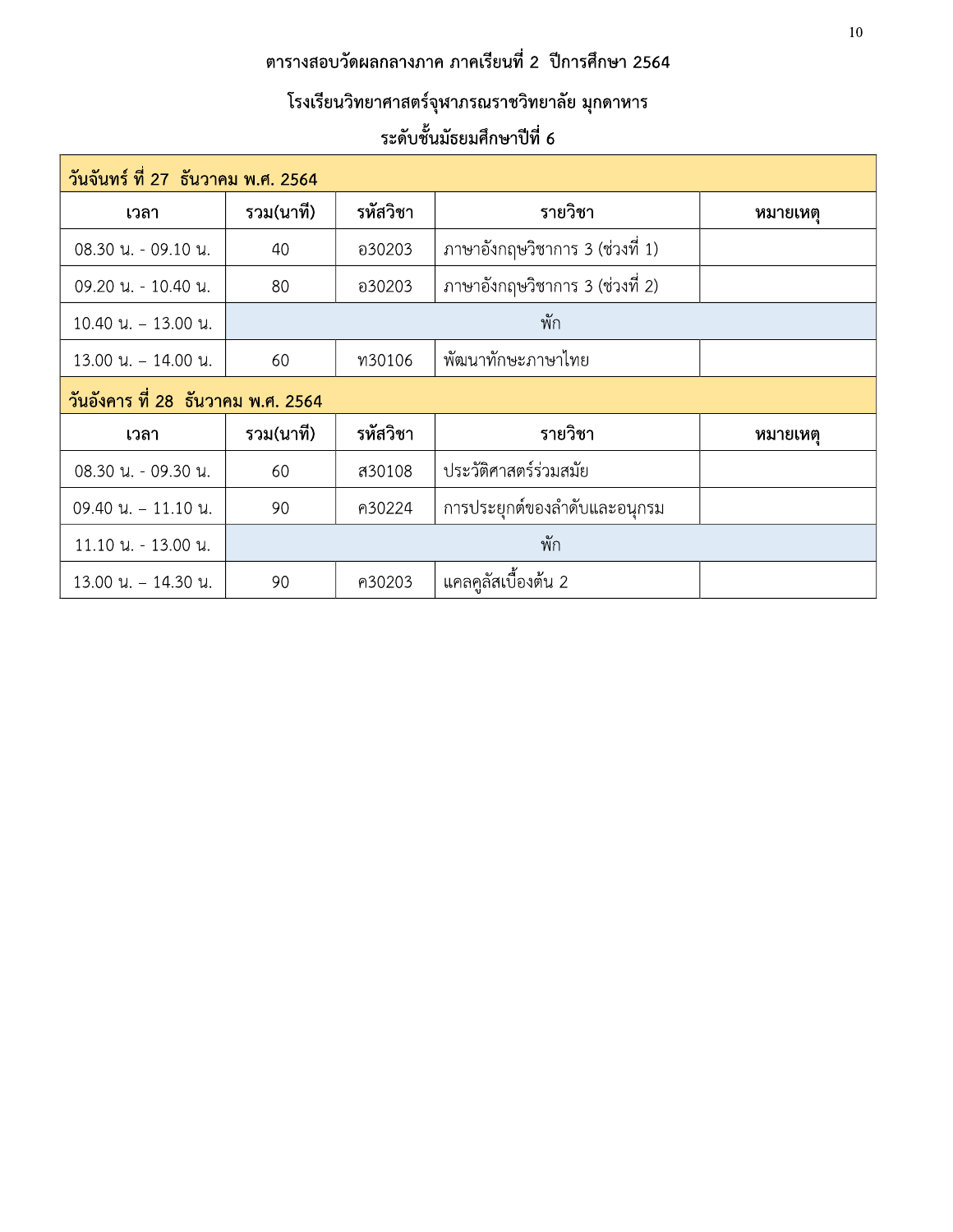### A Schedule for Midterm Examination (Education Hub Program)

#### 2<sup>nd</sup> semester Year 2021

### Princess Chulaphorn Science High School Mukc

|                                                            |                                    |         |                                                  | 11     |  |  |
|------------------------------------------------------------|------------------------------------|---------|--------------------------------------------------|--------|--|--|
| A Schedule for Midterm Examination (Education Hub Program) |                                    |         |                                                  |        |  |  |
|                                                            | 2 <sup>nd</sup> semester Year 2021 |         |                                                  |        |  |  |
|                                                            |                                    |         | Princess Chulaphorn Science High School Mukdahan |        |  |  |
|                                                            |                                    |         | M. 3/5                                           |        |  |  |
| December 27 <sup>th</sup> , 2021                           |                                    |         |                                                  |        |  |  |
| Time                                                       | <b>Minutes</b>                     | Code    | Subject                                          | Remark |  |  |
| $08.30 - 10.00$                                            | 90                                 | MA23102 | Fundamental Mathematics 4                        |        |  |  |
| $10.10 - 11.10$                                            | 60                                 | SO23107 | History 6                                        |        |  |  |
| <b>Break</b>                                               |                                    |         |                                                  |        |  |  |
|                                                            |                                    |         |                                                  |        |  |  |
| $13.00 - 13.40$                                            | 40                                 | EN23102 | English 6 (part 1)                               |        |  |  |

December 28<sup>th</sup>, 2021

| Time            | <b>Minutes</b> | Code    | Subject                     | Remark |  |  |
|-----------------|----------------|---------|-----------------------------|--------|--|--|
| $08.30 - 10.00$ | 90             | MA20206 | Supplementary Mathematics 6 |        |  |  |
| $10.10 - 11.10$ | 60             | SO22105 | Buddhism 4                  |        |  |  |
| <b>Break</b>    |                |         |                             |        |  |  |
| $13.00 - 14.00$ | 60             | SO23105 | Social study 7              |        |  |  |
| $14.10 - 15.10$ | 60             | HP22102 | <b>Health Education</b>     |        |  |  |

December 29<sup>th</sup>, 2021

| Time            | Minutes | Code    | Subject        | Remark |  |  |
|-----------------|---------|---------|----------------|--------|--|--|
| $08.30 - 10.00$ | 90      | SC23102 | Science 6      |        |  |  |
| $10.10 - 11.10$ | 60      | SO23104 | Social study 6 |        |  |  |
| <b>Break</b>    |         |         |                |        |  |  |
| $13.00 - 14.00$ | 60      | TH23102 | Thai Language  |        |  |  |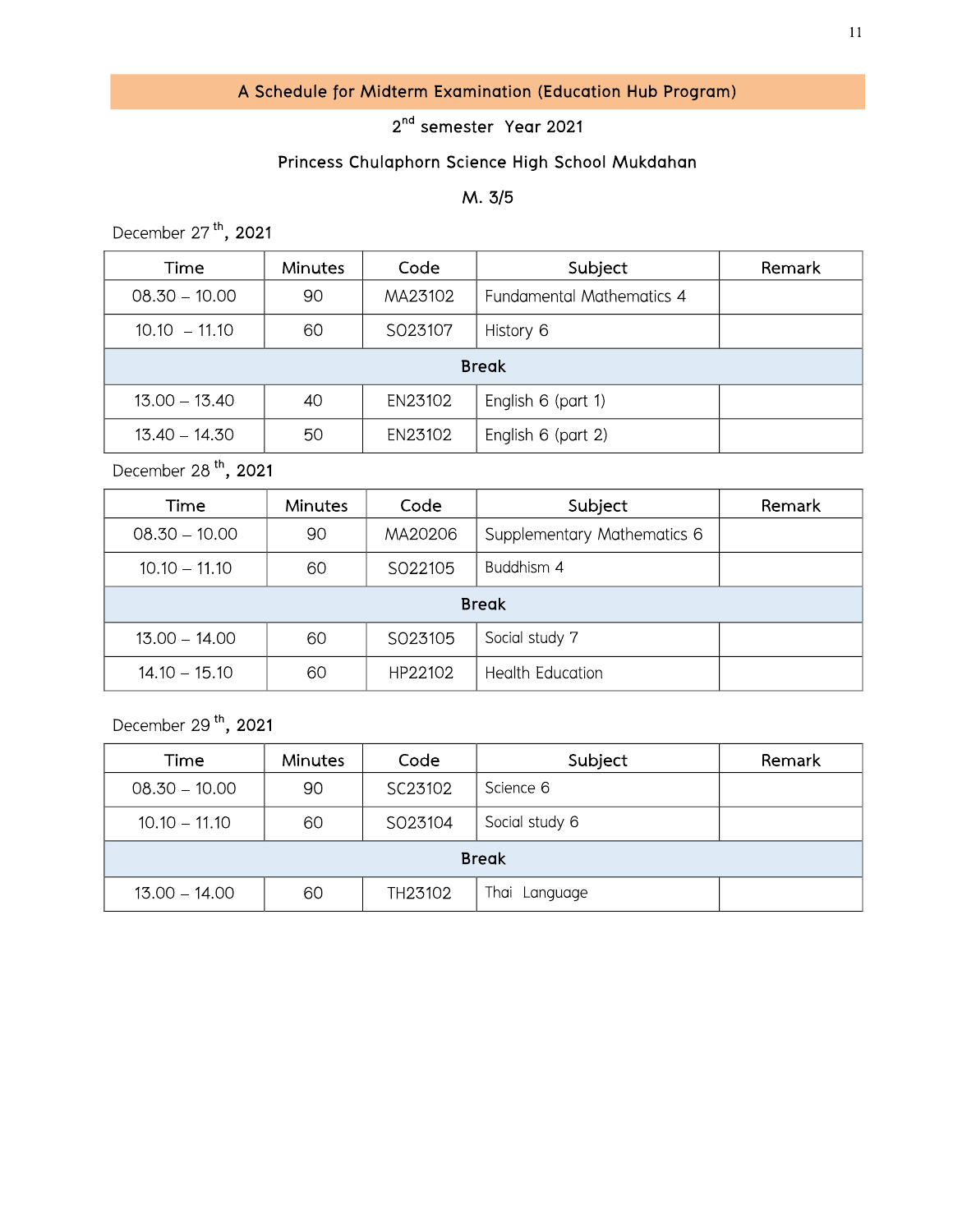#### 2<sup>nd</sup> semester Year 2021

#### Princess Chulaphorn Science High School Mukdahan

#### M. 4/7

December 27<sup>th</sup>, 2021

| Time            | <b>Minutes</b> | Code    | Subject                       | Remark |  |
|-----------------|----------------|---------|-------------------------------|--------|--|
| $08.30 - 10.00$ | 90             | MA30103 | Mathematics 3                 |        |  |
| $10.10 - 11.10$ | 60             | SC30162 | Earth Science and geography 1 |        |  |
| <b>Break</b>    |                |         |                               |        |  |
| $13.00 - 13.40$ | 40             | EN30102 | English Foundation 2 (part 1) |        |  |
| $13.40 - 15.00$ | 80             | EN30102 | English Foundation 2 (part 2) |        |  |

December 28<sup>th</sup>, 2021

| Time            | <b>Minutes</b> | Code    | Subject                | Remark |  |
|-----------------|----------------|---------|------------------------|--------|--|
| $08.30 - 10.00$ | 90             | SC30201 | Mechanics              |        |  |
| $10.10 - 11.10$ | 60             | S030102 | Civil Duty             |        |  |
| <b>Break</b>    |                |         |                        |        |  |
| $13.00 - 14.30$ | 90             | SC30241 | Genetics and Evolution |        |  |

December 29<sup>th</sup>, 2021

| Time            | <b>Minutes</b> | Code    | Subject                    | Remark |  |
|-----------------|----------------|---------|----------------------------|--------|--|
| $08.30 - 10.00$ | 90             | SC30221 | <b>Chemical Properties</b> |        |  |
| $10.25 - 11.25$ | 60             | TH30102 | Thai Language              |        |  |
| <b>Break</b>    |                |         |                            |        |  |
| $13.00 - 14.00$ | 60             | SC30161 | Fundamentals of Astronomy  |        |  |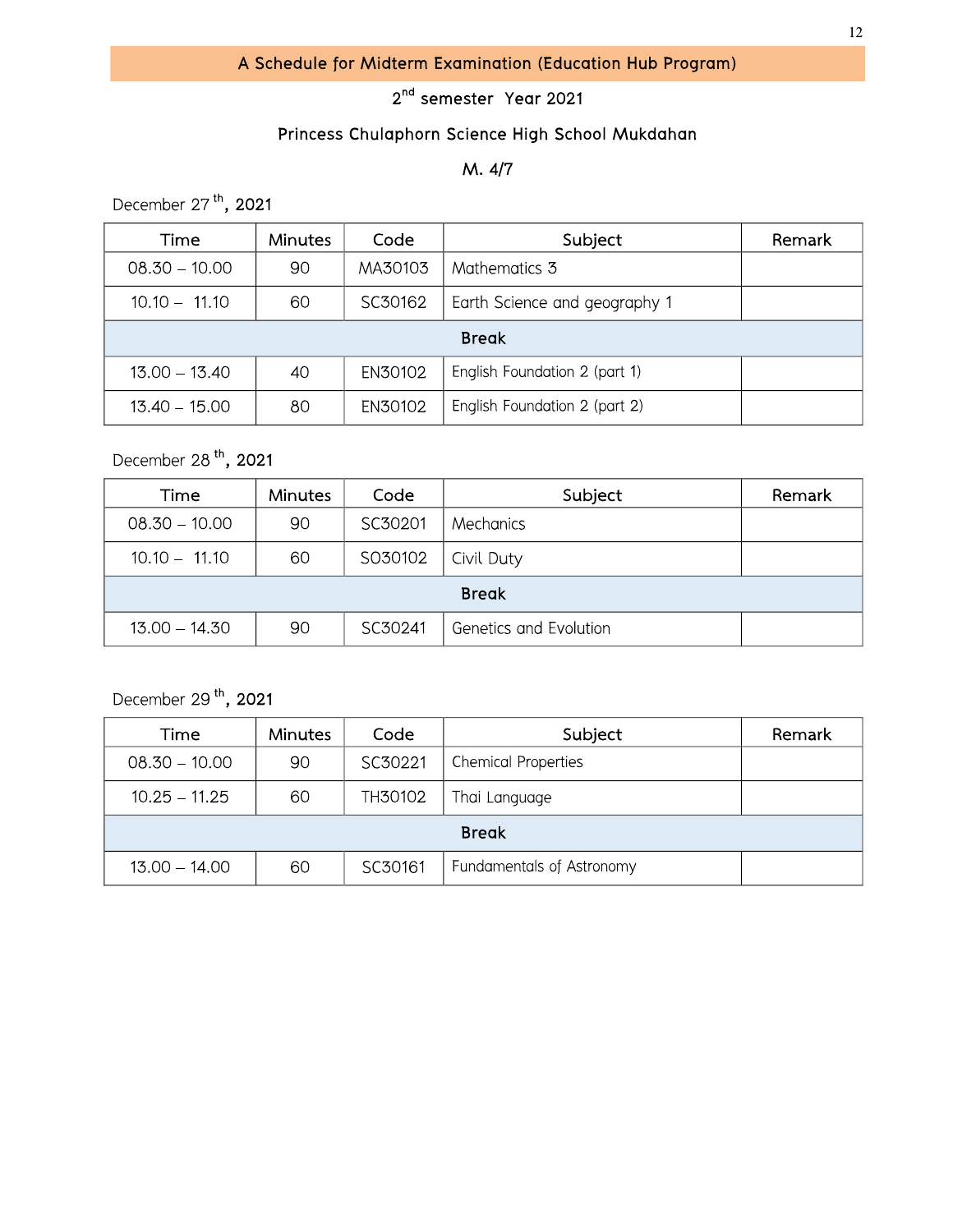## A Schedule for Midterm Examination (Education Hub Program)

#### 2<sup>nd</sup> semester Year 2021

### Princess Chulaphorn Science High School Mukc

| A Schedule for Midterm Examination (Education Hub Program) |                                                  |         |                             |        |  |  |
|------------------------------------------------------------|--------------------------------------------------|---------|-----------------------------|--------|--|--|
| 2 <sup>nd</sup> semester Year 2021                         |                                                  |         |                             |        |  |  |
|                                                            | Princess Chulaphorn Science High School Mukdahan |         |                             |        |  |  |
| M. 5/7                                                     |                                                  |         |                             |        |  |  |
| December 27 <sup>th</sup> , 2021                           |                                                  |         |                             |        |  |  |
| Time                                                       | <b>Minutes</b>                                   | Code    | Subject                     | Remark |  |  |
| $08.30 - 10.00$                                            | 90                                               | MA30201 | Introductory Calculus 1     |        |  |  |
| $10.10 - 11.10$                                            | 60                                               | S030104 | Thai History 1              |        |  |  |
| <b>Break</b>                                               |                                                  |         |                             |        |  |  |
| $13.00 - 13.40$                                            | 40                                               | EN30103 | Academic English 1 (part 1) |        |  |  |
| $13.40 - 14.40$                                            | 60                                               | EN30103 | Academic English 1 (part 2) |        |  |  |

December 28<sup>th</sup>, 2021

| Time            | <b>Minutes</b> | Code    | Subject                          | Remark |  |
|-----------------|----------------|---------|----------------------------------|--------|--|
| $08.30 - 10.00$ | 90             | MA30224 | <b>Supplementary Mathematics</b> |        |  |
| <b>Break</b>    |                |         |                                  |        |  |
| $13.00 - 14.30$ | 90             | SC30203 | <b>Electricity and Magnetism</b> |        |  |

December 29<sup>th</sup>, 2021

| Time            | Minutes | Code    | Subject                            | Remark |  |  |
|-----------------|---------|---------|------------------------------------|--------|--|--|
| $08.30 - 10.00$ | 90      | SC30223 | Organic Chemistry and biomolecules |        |  |  |
| $10.10 - 11.40$ | 90      | SC30243 | Animal Anatomy and Physiology      |        |  |  |
| <b>Break</b>    |         |         |                                    |        |  |  |
| $13.00 - 14.00$ | 60      | TH32101 | Thai Language                      |        |  |  |